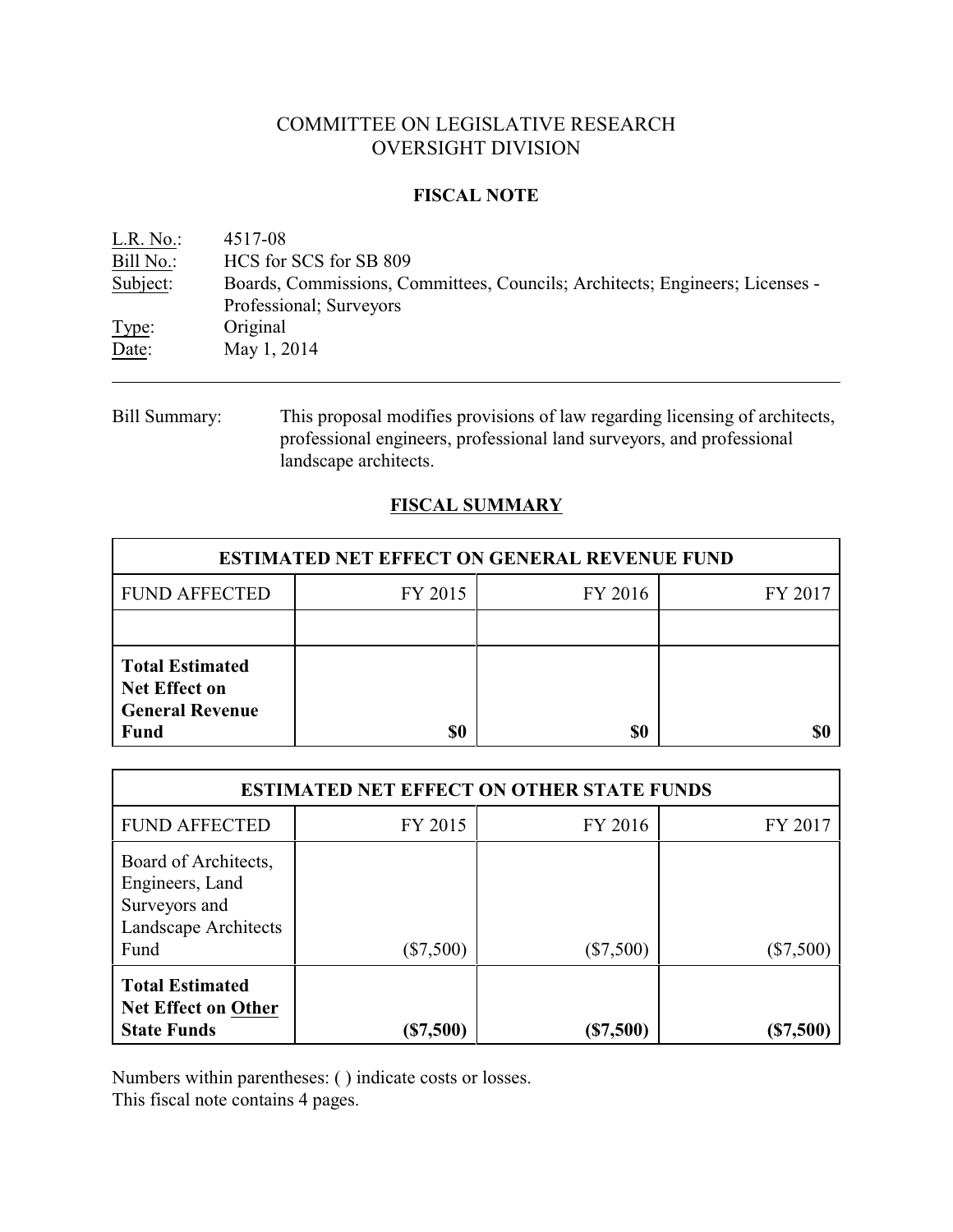L.R. No. 4517-08 Bill No. HCS for SCS for SB 809 Page 2 of 4 May 1, 2014

| <b>ESTIMATED NET EFFECT ON FEDERAL FUNDS</b>                               |         |         |         |  |  |
|----------------------------------------------------------------------------|---------|---------|---------|--|--|
| <b>FUND AFFECTED</b>                                                       | FY 2015 | FY 2016 | FY 2017 |  |  |
|                                                                            |         |         |         |  |  |
|                                                                            |         |         |         |  |  |
| <b>Total Estimated</b><br><b>Net Effect on All</b><br><b>Federal Funds</b> | \$0     | \$0     |         |  |  |

| <b>ESTIMATED NET EFFECT ON FULL TIME EQUIVALENT (FTE)</b>    |         |         |         |  |  |
|--------------------------------------------------------------|---------|---------|---------|--|--|
| <b>FUND AFFECTED</b>                                         | FY 2015 | FY 2016 | FY 2017 |  |  |
|                                                              |         |         |         |  |  |
|                                                              |         |         |         |  |  |
| <b>Total Estimated</b><br><b>Net Effect on</b><br><b>FTE</b> |         |         |         |  |  |

 $\Box$  Estimated Total Net Effect on All funds expected to exceed \$100,000 savings or (cost).

 $\Box$  Estimated Net Effect on General Revenue Fund expected to exceed \$100,000 (cost).

| <b>ESTIMATED NET EFFECT ON LOCAL FUNDS</b>     |     |     |  |  |
|------------------------------------------------|-----|-----|--|--|
| FUND AFFECTED<br>FY 2015<br>FY 2017<br>FY 2016 |     |     |  |  |
| <b>Local Government</b>                        | \$0 | \$0 |  |  |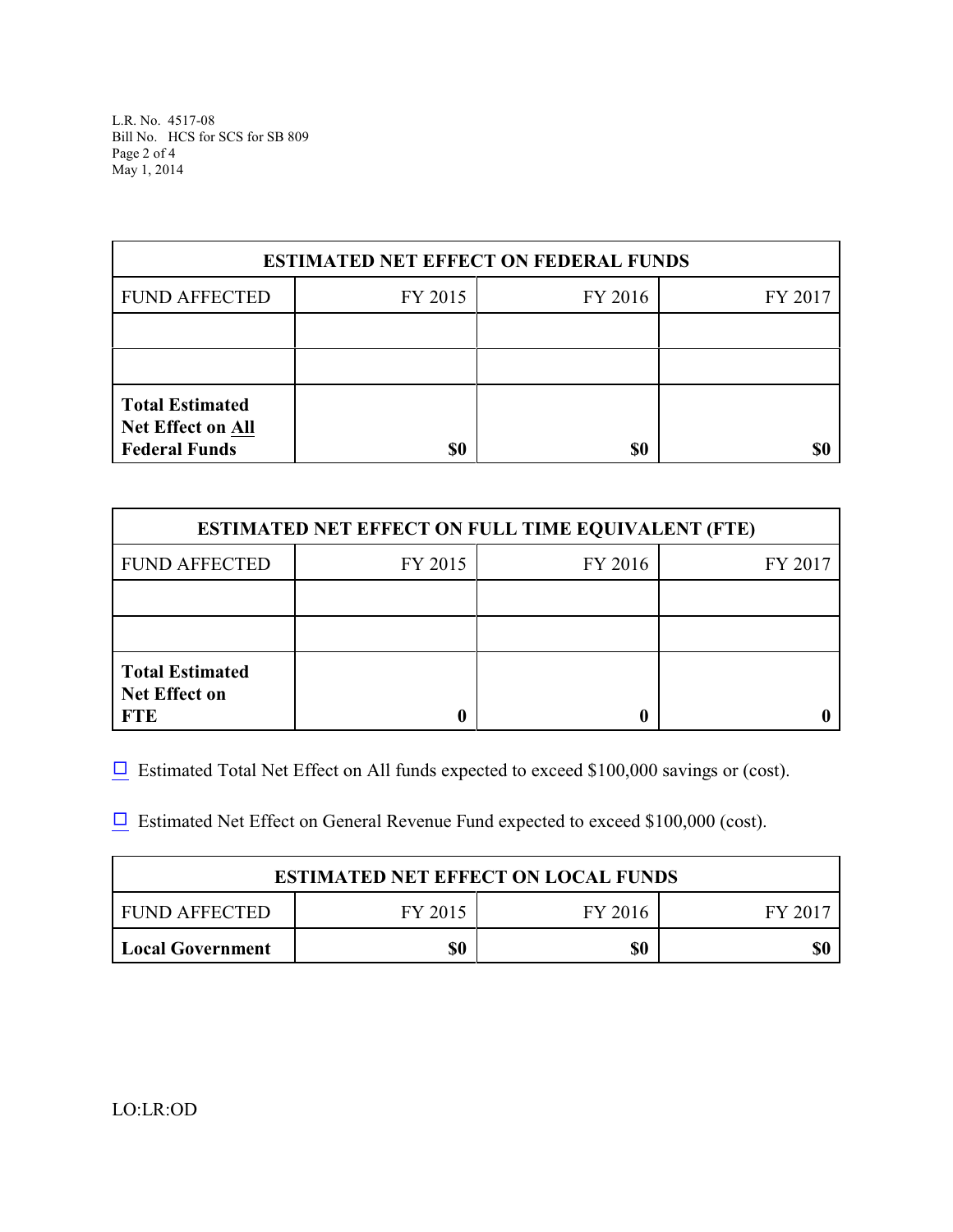L.R. No. 4517-08 Bill No. HCS for SCS for SB 809 Page 3 of 4 May 1, 2014

## **FISCAL ANALYSIS**

#### ASSUMPTION

Officials from the **Department of Insurance, Financial Institutions and Professional Registration** assume that this legislation increases the per diem for board members on the Board of Architects, Engineers, Land Surveyors and Landscaped Architects by \$25 for each day devoted to the affairs of the board. With the per diem increase, the board will incur increased personal services expenses. The board meets in person, for two days at minimum, four times per year or 8 working days per year. Prior to each board meeting, agendas and supporting documents are sent to each board member to review, which takes 10 hours on average per meeting. With four meetings a year, this equates to an additional 5 working days a year. They also send electronically, a weekly packet of board materials to the board members every Friday for their review taking one hour on average, 7 working days per year. The total number of working days per year calculated per board members is 20 days. There are 15 members currently serving on the Board of Architects, Engineers, Land Surveyors and Landscaped Architects. This will increase the board costs by \$7,500, annually (15 Members X 20 Days X \$25).

Officials from the **Department of Natural Resources** and **Administrative Hearing Commission** each assume the current proposal will not fiscally impact their respective agencies.

| FISCAL IMPACT - State Government                                                                                                                    | FY 2015<br>$(10 \text{ Mo.})$ | FY 2016     | FY 2017     |
|-----------------------------------------------------------------------------------------------------------------------------------------------------|-------------------------------|-------------|-------------|
| <b>BOARD OF ARCHITECTS,</b><br><b>ENGINEERS, LAND SURVEYORS</b><br><b>AND LANDSCAPE ARCHITECTS</b><br><b>FUND</b>                                   |                               |             |             |
| Costs - Per Diem Increase for Board<br>Members                                                                                                      | $(\$7,500)$                   | $(\$7,500)$ | $(\$7,500)$ |
| <b>ESTIMATED NET EFFECT ON</b><br><b>BOARD OF ARCHITECTS,</b><br><b>ENGINEERS, LAND SURVEYORS</b><br><b>AND LANDSCAPE ARCHITECTS</b><br><b>FUND</b> | (S7,500)                      | ( \$7,500)  | (\$7,500)   |